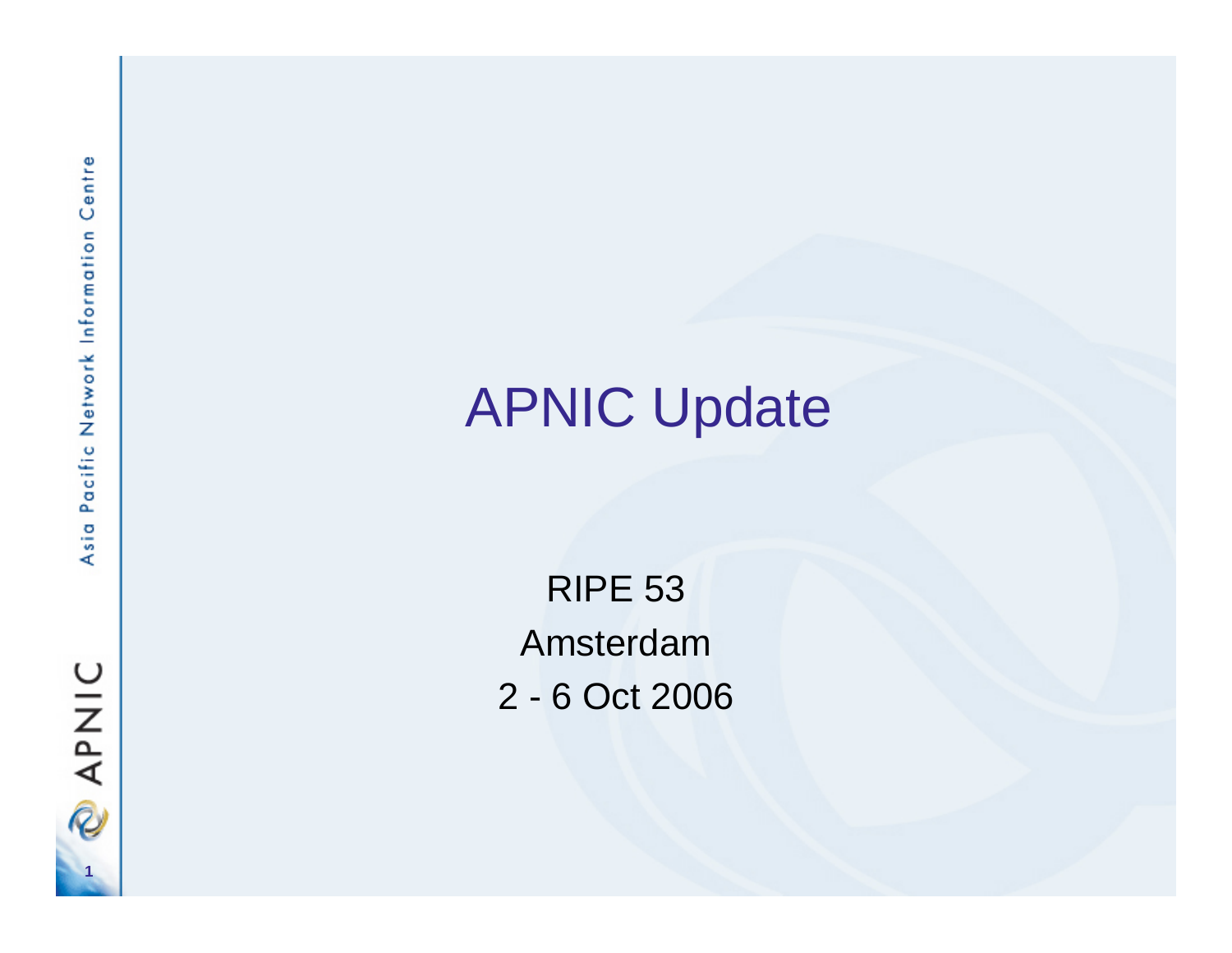#### **Services**

- Centre
- Helpdesk
	- Extended helpdesk hours/days
	- Increased demand of live chat service
- Training & education
	- Pilot webcast of APNIC training
	- – Collaborative development of new training modules (initially IPv6 and security)
	- 40 training events in 18 different locations
- eLearning
	- eLearning pilot modules launched



**2**

**PAPNIC**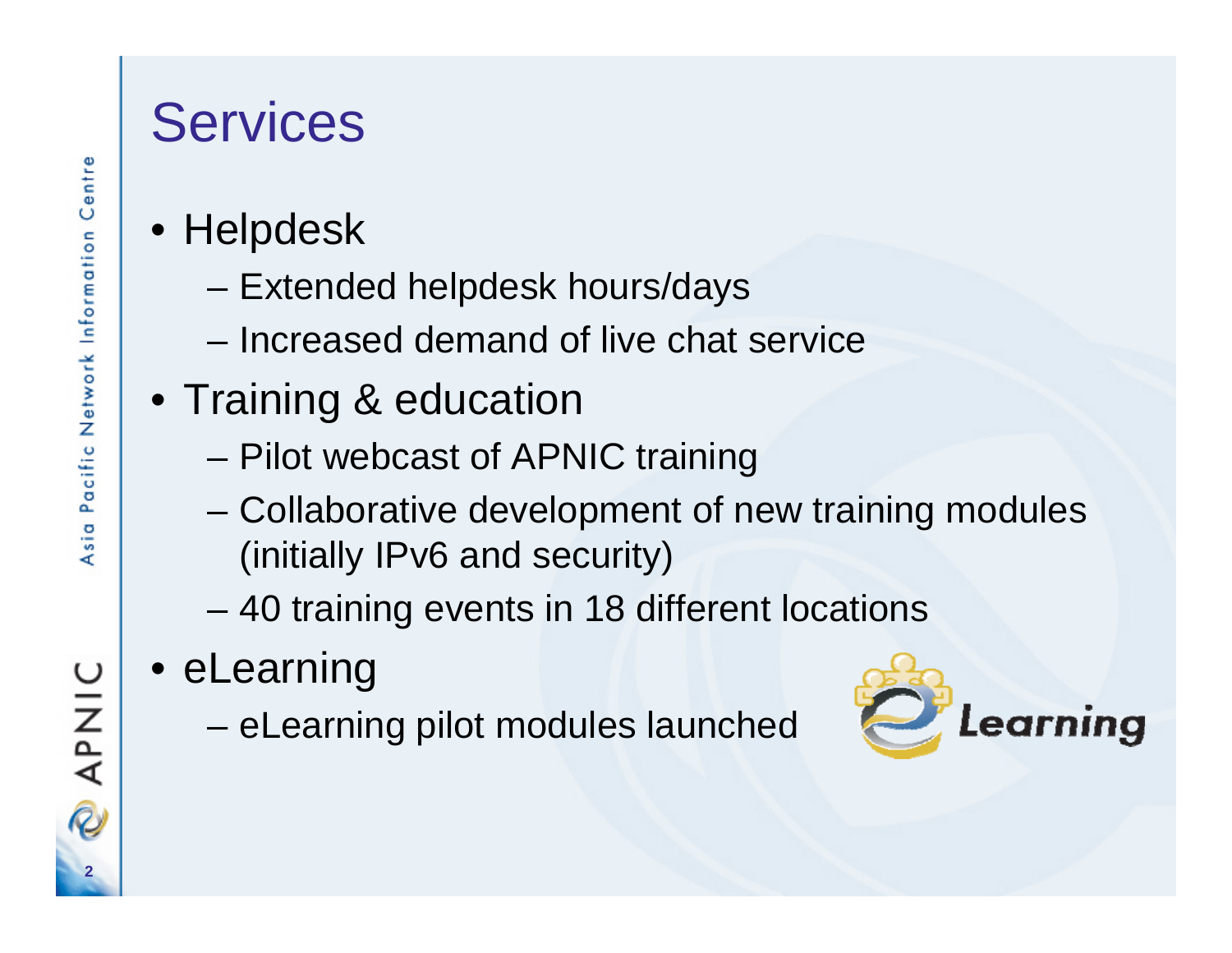#### **Technical**

- Resource certification
	- Specification finalised
	- –Issuing, validation, repository tools
- Reverse DNS web services
	- Updating reverse DNS records by sending XML document over https transaction
		- Immediate success or error reporting
		- Updated to APNIC's name servers within seconds
- Resource Statistic
	- O3 software installed
		- Data analysis and charting tool
		- Service available to public by end of 2006

**3**

**PAPNIC**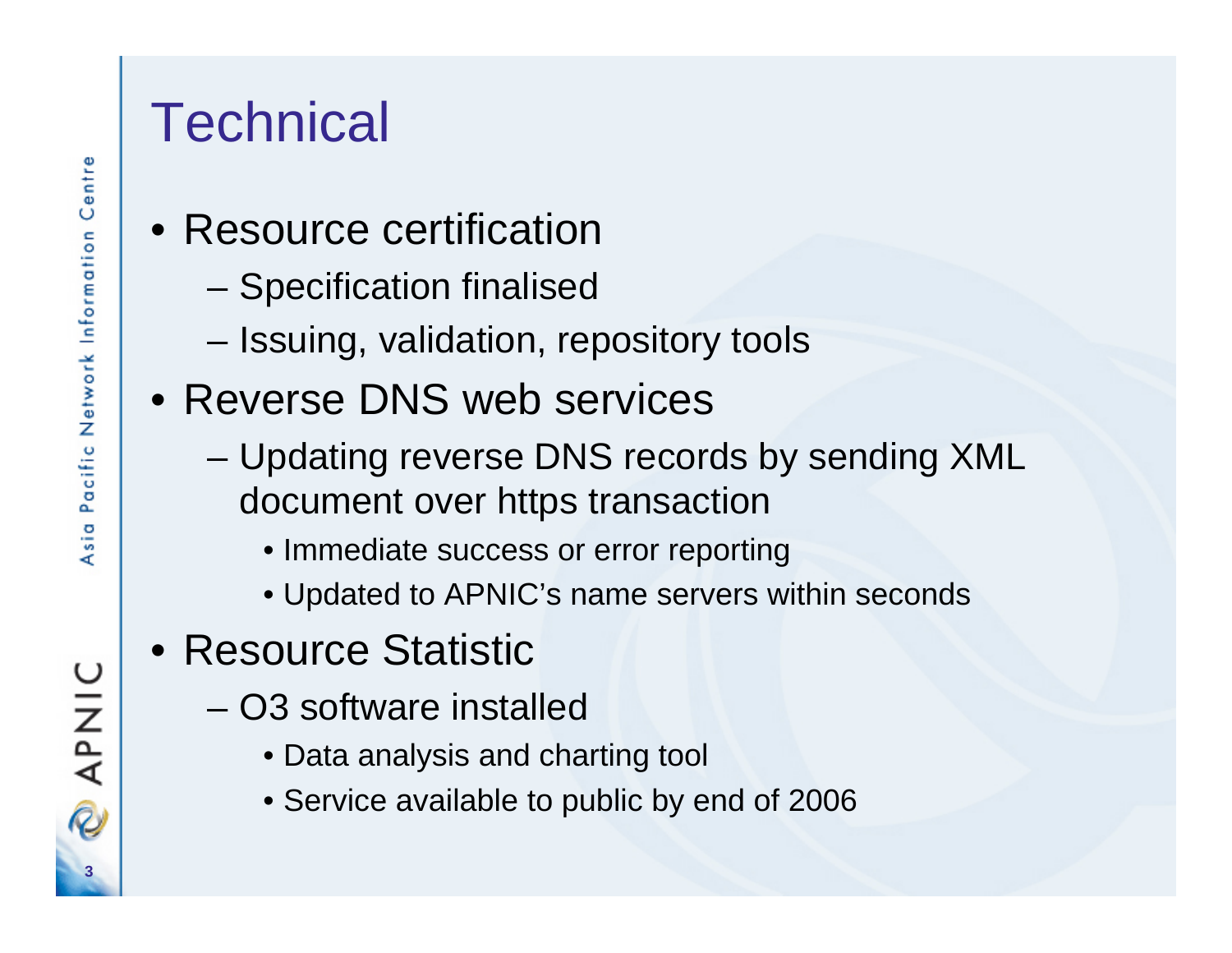## **Communications**

- Improving meeting services
	- Podcasting, better chat interfaces and video streams
	- New meeting format
		- Full day of APOPS session (absorbing SIGs)
- Localising IPv4 request form
	- Form and help to be in 7 languages
	- Pilot for MyAPNIC localisation





**4**

APNIC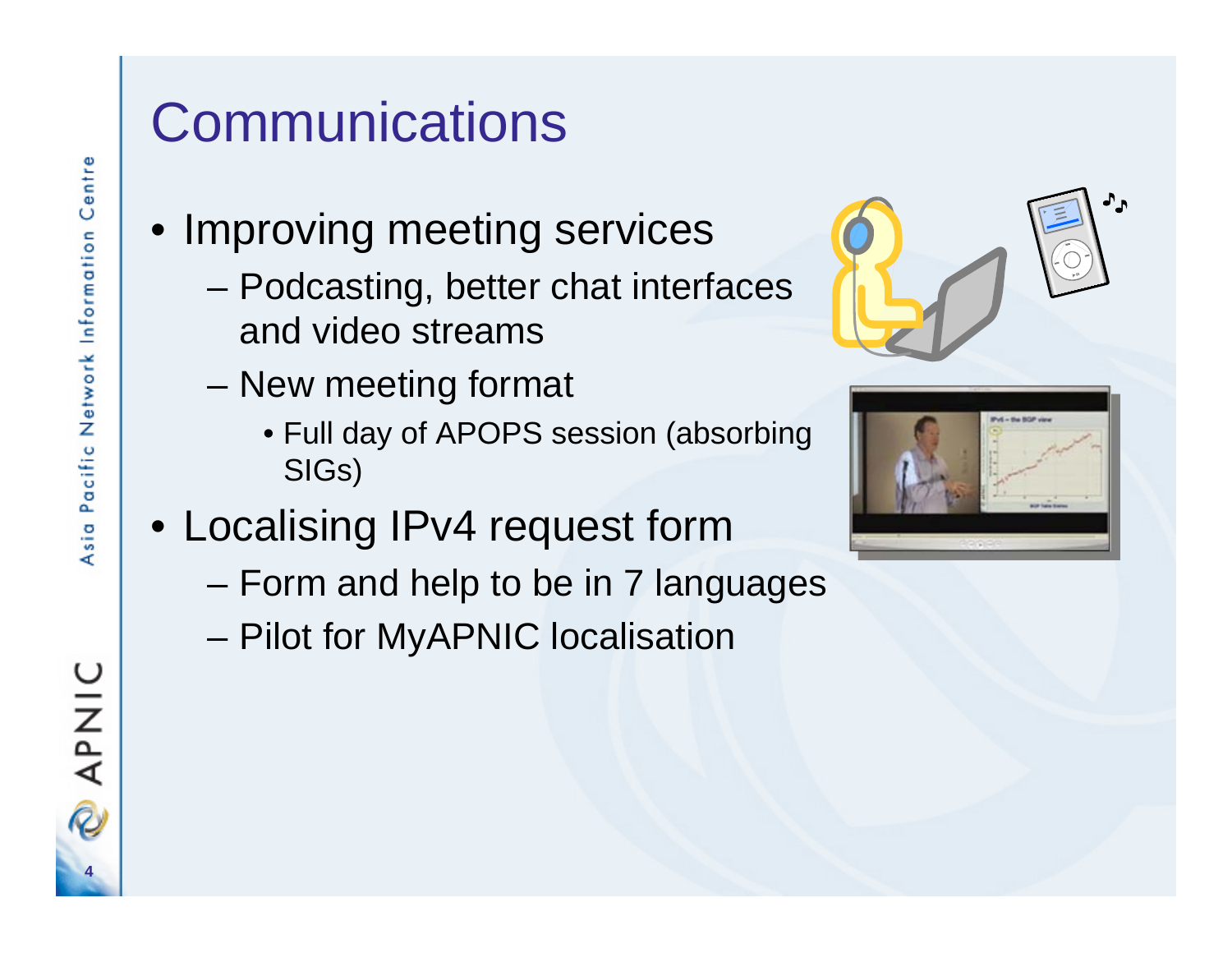# Outreach and liaison

- Funding and partnerships
	- – Funding and in-kind assistance to NOGs
		- PACNOG, SANOG, NZNOG
- Strengthening industry partnerships
	- – MoUs for training and cooperative activities
		- ISP associations in South Asia, ISOC-AU, PICISOC, NIDA
- Developing outreach resources
	- – *APNIC Interactive* CD, posters, multimedia







**5**

APNIC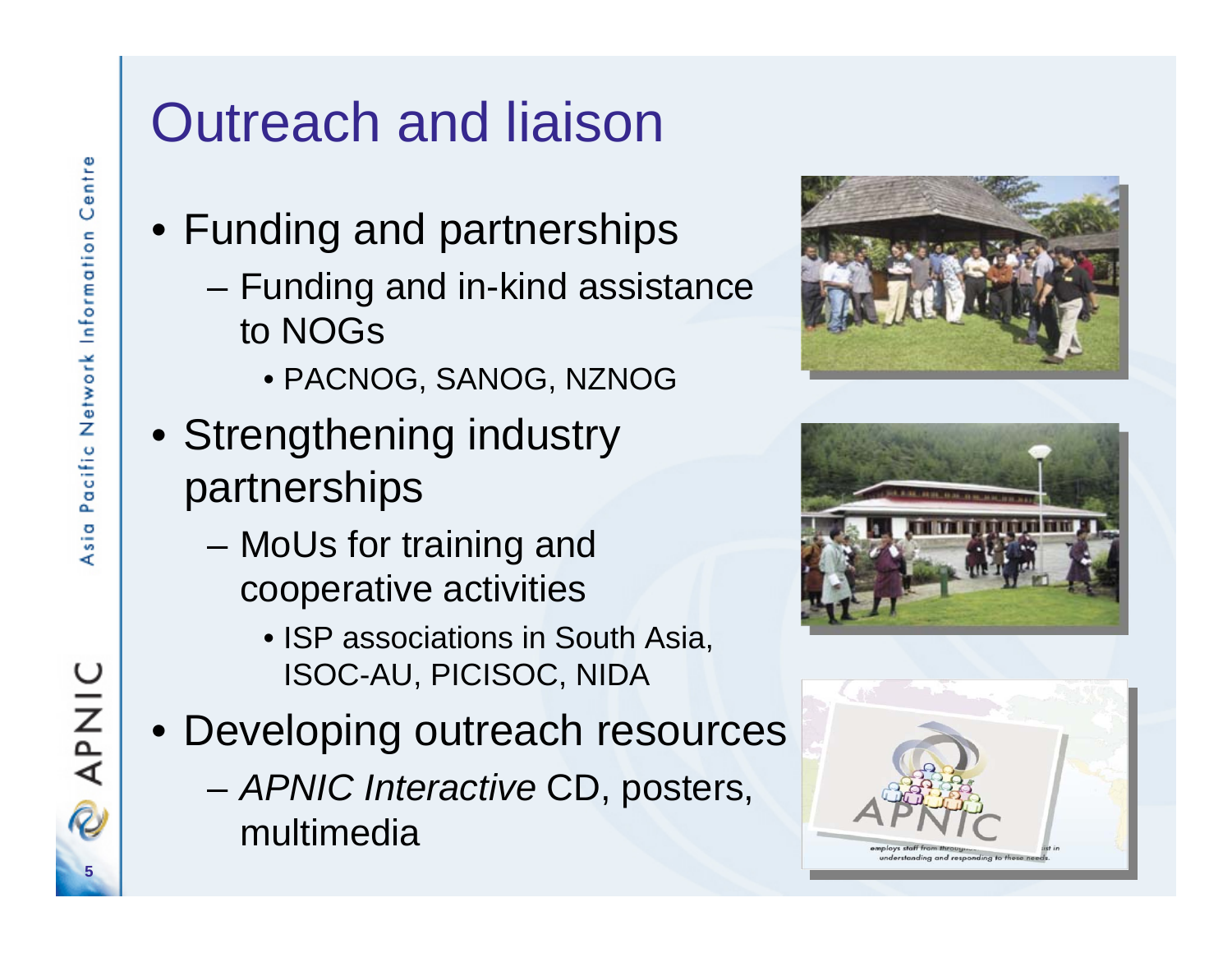## Policy development update

- $\bullet$  In last call
	- –prop-033: End site assignment policy for IPv6
	- prop-035: IPv6 portable assignment for multi-homing
	- prop-038: Modified lame DNS policy proposal
	- prop-039: A proposal to improve reachability of new IANA blocks
	- prop-041: IPv6 assignment size to critical infrastructure

**6**

**PNIC**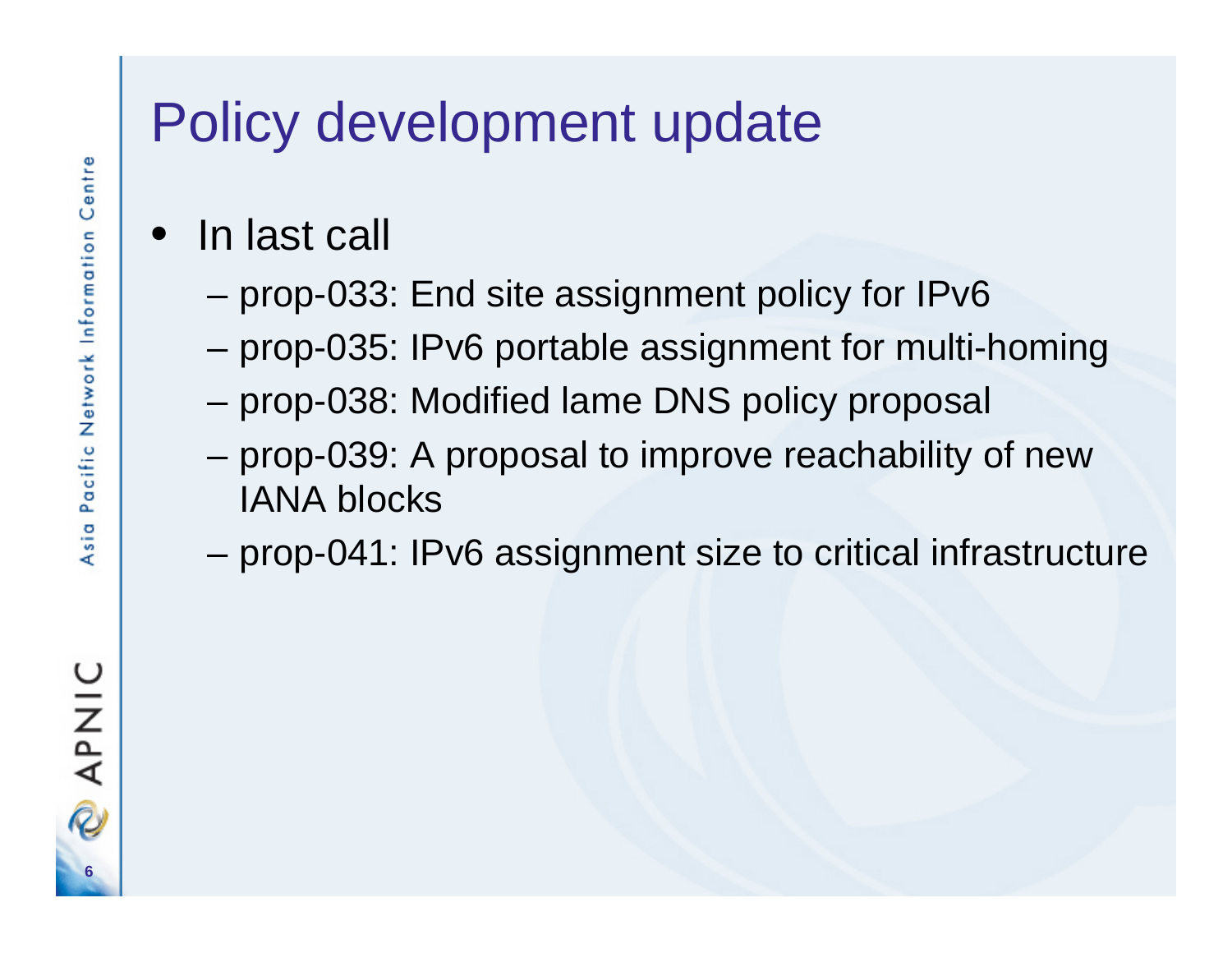## APNIC meetings

- APNIC 23, APRICOT 2007
	- Bali, Indonesia
	- 27 February to 2 March 2007
- APNIC 24, SANOG 10
	- New Delhi, India
	- 29 August 7 September 2007
- APNIC 25, APRICOT 2008
	- Taipei, Taiwan
	- 25 29 February 2008
- All invited !!!

<http://www.apnic.net/meetings>





**7**

**PAANC**